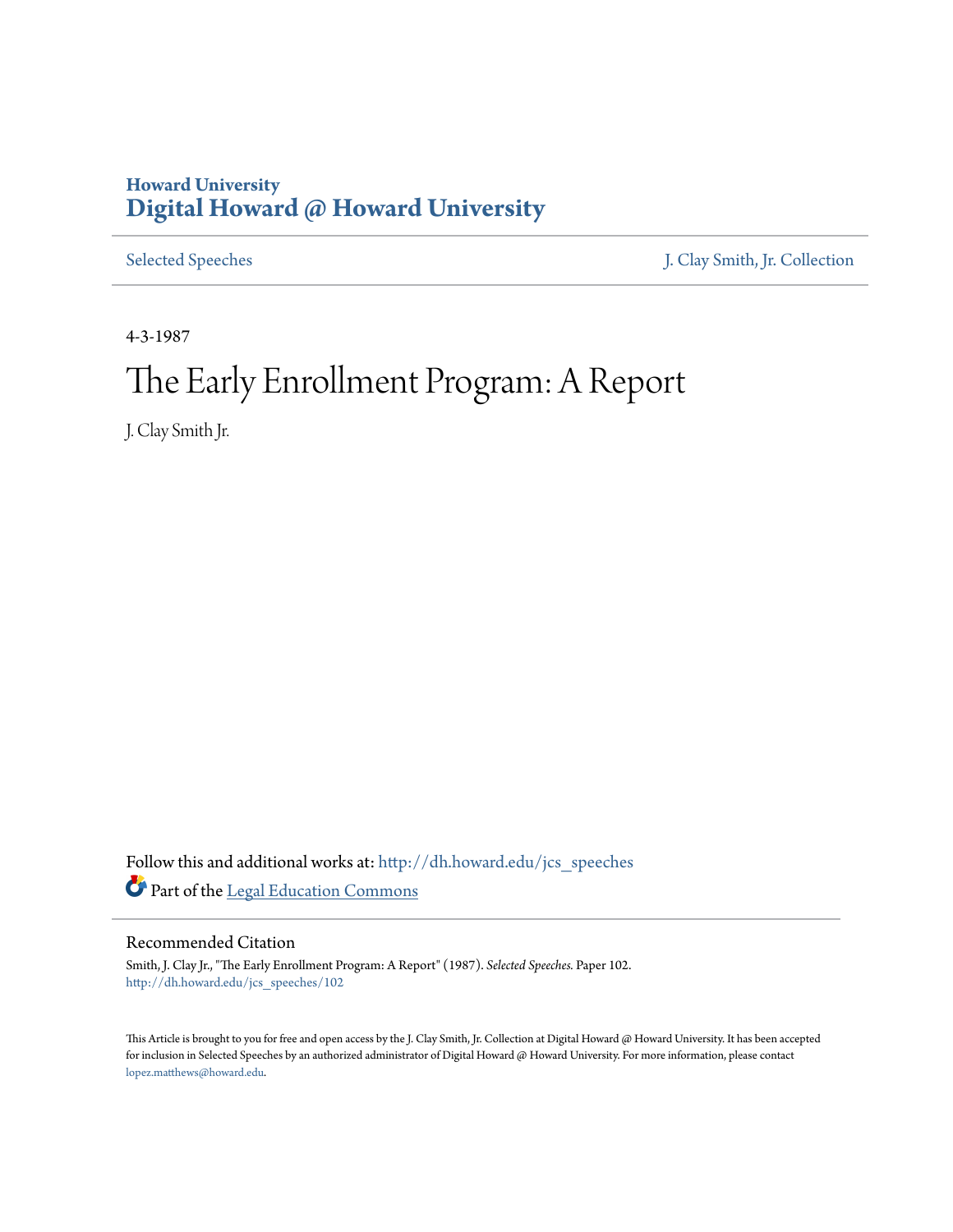/2 7·



OFFICE OF THE DEAN SCHOOL OF LAW

# **HOWARD UNIVERSITY**

2900 VAN NESS STREET, N.W. WASHINGTON, D. C. 20008 FOUNDED BV OENERAL. O. O. HOWARD

THE EARLY ENROLLMENT PROGRAM: A REPORT

April 3, 1987

The conceptualization of the Early Enrollment Program came as a result of a meeting held between President James E. Cheek and the dean of the Howard University School of Law, J. Clay Smith, Jr., shortly after he was designated as dean on May 14, 1986. During this meeting, it was agreed that a pre-enrollment or some sort of early enrollment program was needed to aid applicants or admit tees to the School of Law who were detenmined by the faculty to need advanced study.

In the last week of May, 1986, I discussed the early enrollment with Dr. Robert S. Knight, Associate Dean for Undergraduate Affairs, College of Dentistry, who provided me with an overview of the College of Dentistry's Health Careers Opportunity Program.

During the first week in June, 1986, I made several inquiries to various faculty members at other law schools seeking their views and ideas based upon their experiences and observations of minority students, ineluding Professor Michael J. Moorhead, Professor of Law at Florida University School of Law, a former member of the Howard University School of law faculty and a fonner director of the Council on legal Fducation Opportunity (CLEO) Program. Professor Moorhead was quite helpful, especially his explanation about the perfonmance of a summer program for entering students at the University of Florida Law School.

In early June, 1986, I appointed an exploratory committee of three faculty members; namely, Dr. Oliver Morse, Spencer H. Boyer and Alice Gresham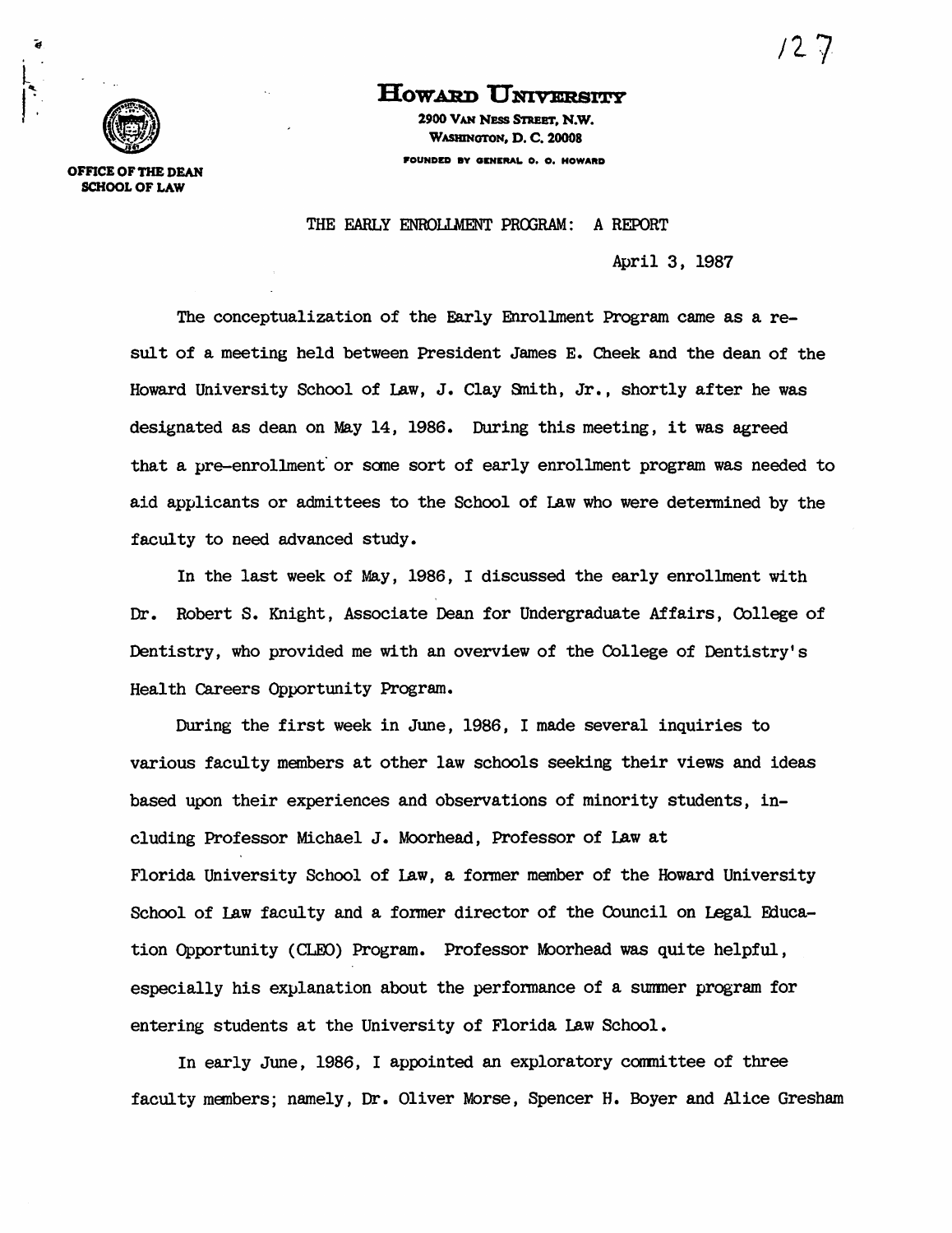Bullock "to complete the design of a thirty-day pre-enrollment law program  $\ldots$ to be in place for financial year 1987." Memorandun - Early Enrollment Program, July 7, 1986. Professor Warner Lawson, Jr., Chairman of the Self-Study Committee, was informed of the purpose of this program so that it would be included in the report of the Self Study Committee and through that report brought to the attention of the accreditation authorities (The American Bar Association and the Association of American Law Schools) then scheduled to visit the School of Law in Novanber 1986.

One meeting of the exploratory committee was held during the summer to which the above-mentioned faculty members discussed the concept and purpose of such a program as envisioned by the dean. It was determined that an early enrollment program would be well-suited for the School of Law. It was noted that several of our faculty had been pioneers in the development of the Council on Legal Education Opportunity (CLEO) program or had served as instructors in CLEO, or had served in management positions in that program. See Director's Reports on the Mid-Atlantic Legal Education Opportunity Program (June 15 - July 24, 1970; June 18, 1972 - July 28, 1972). (Professor Spencer H. Boyer was the program director) .\*/

On July 30, 1986, during the Eight Annual Howard Law Alunni Association Breakfast at the Sixty First Annual National Bar Association Oonvention in Denver, Colorado, the purpose of an early enrollment was explained as follows:

-2-

,<br>ম<sub>া</sub>

<sup>\*/</sup> The program was located at Howard University and was conducted by a consortium of law schools in the Washington, D.C., namely, American, catholic, Georgetown, George Washington and Howard University Law School and the University of Virginia School of Law.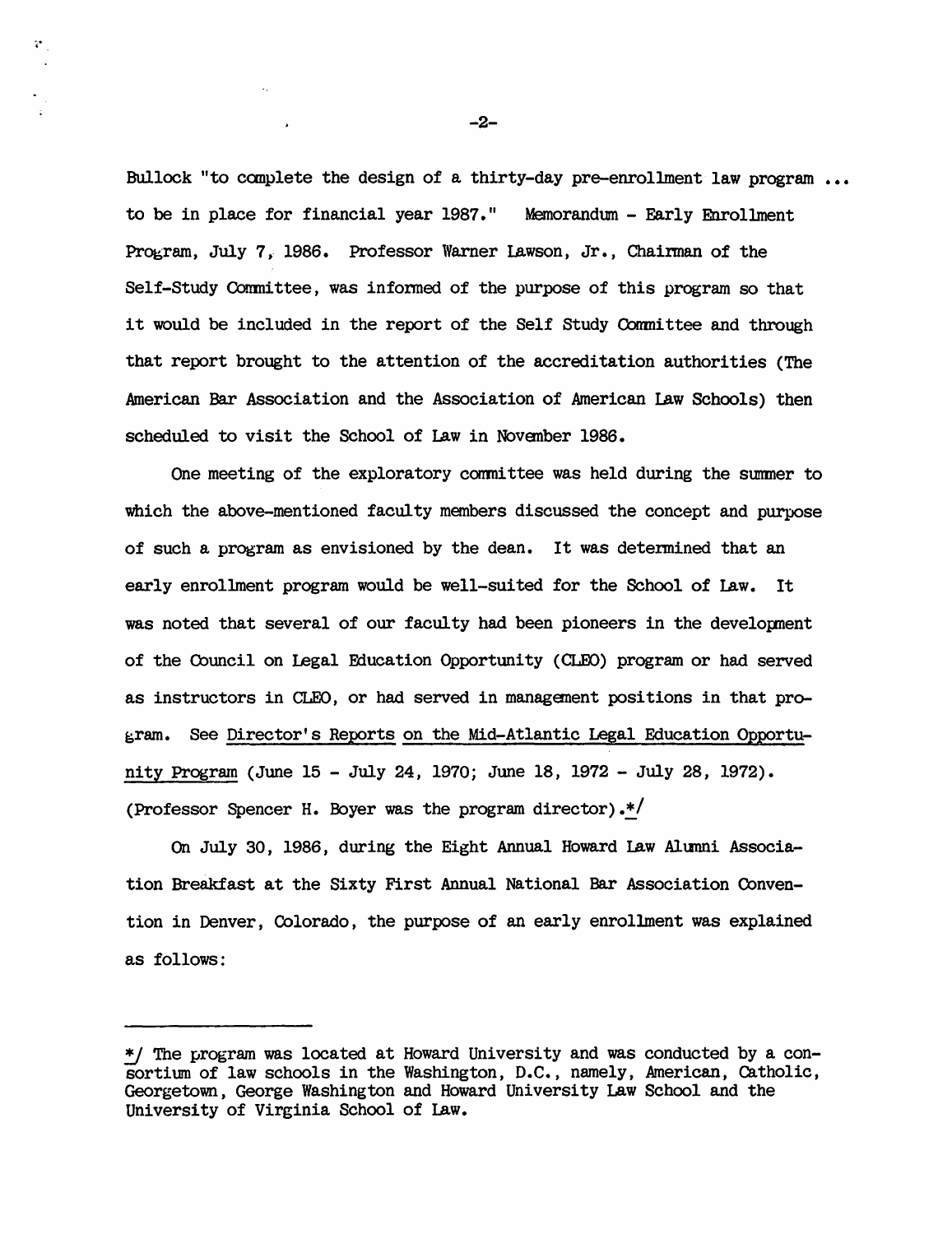The purpose of [an early enrollment] program is twofold: first, to enable students who need a grounding in reasoning and logic to be exposed to such prior to the fozmal commencement of classes; and secondly, to provide an opportunity for a select group of students who might otherwise be denied admission to be given a chance to prove that whise be defined admission to be given a chance to prove that<br>they are admission-worthy during the early enrollment period ... [T]he early enrollment period would not be for credit. See Speech of Dean J. Clay Smith, Jr., Howard University School of law: Moving Toward a New Century, July 30, 1986, at 4-5.

On September 15, 1986, the dean sutmi tted a budget asking to President James E. Cheek, and Dr. Michael R. Winston, Vice-President for Academic Affairs requesting, among other things, that money for the Early Enrollment Program be added to the budget of the School of Law. The initial asking requested that such a program include funding in the amount of \$245,000 for 50 students and other support services. The budget justification for this program stated,

> Opportunity for a legal education for black Americans is one of the elements of the mission of Howard law School. The law school is in need of a program which permits students admitted to the law school to enroll during the summer months for a rigorous pre-instructional exercise in the study of law. The curriculum for a course is presently under review by a special committee. It is hoped that an early enrollment lJrogram can be instituted during the sumner of 1987, or no later than the summer of 1988.

While it is presently undetermined whether all persons admitted to the law school should be required to participate in such a program, it is not arguable that such a program must be instituted, even if for an experimental period of time. Such a program would offer the faculty an opportunity to do diagnostic and remediation exercises to strengthen the reasoning and writing skills of students admitted. Some students, who would otherwise be denied admission because of low LSAT and GPA' s, could be provisionally admitted. These students would be required to complete the program with averages established by the faculty.

Such a program is not new. Several law schools already have such programs and many of the students enrolled in these programs are black and disadvantaged Americans.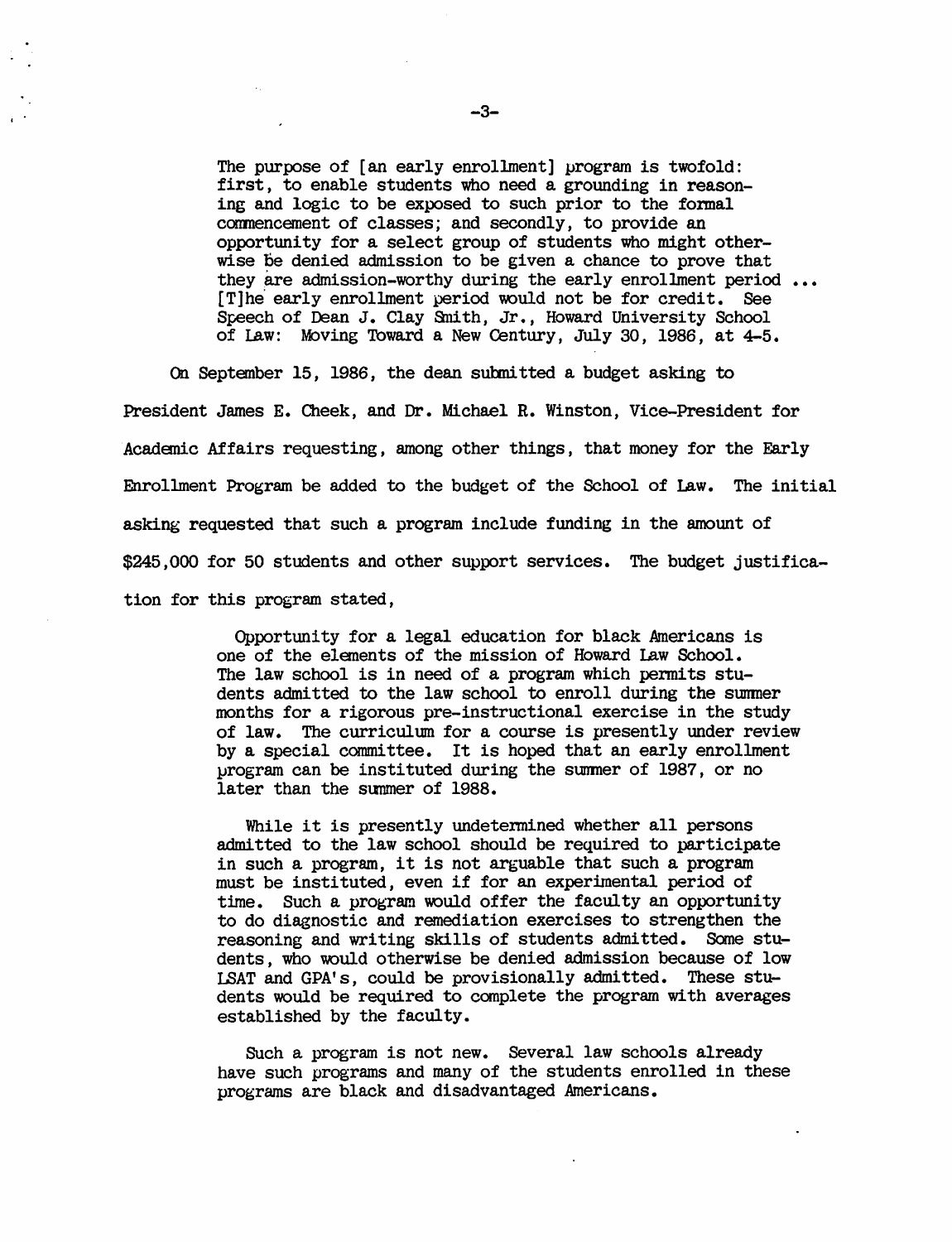After the September 15, 1986, budget proposal was submitted, the dean met on various occasions with Dr. Michael Winston, Vice President for Acadanic Affairs, who showed much enthusiasn for the concept. The dean remained confident that funding at some level beneath the initial asking would be, supported by Dr. Winston.

The Self-Study Report of the faculty was adopted and forwarded to the ABA and AALS in October 1986. While no mention of the early enrollment concept was included in that Report by the Committee, the content of the Report more than justified the need for an early enrolLment program at the Howard University School of Law. Howard University - Self-Study pp. 9, 11-19, (Octoher, 1986). The ABA/AAlB Accreditation Team were infonmed of the general purposes and objectives of the program during their visit to the School of Law which actually occurred in January, 1987.

On October 23, 1986, at the request of central administration, the bottan line of the Septanber 15, 1986 budget asking of the School of Law was scaled down, but the initial budget asking for the Early Enrollment Program ranained fixed at \$245,000. On December 11, 1986, the dean was fonnally notified by Dr. Winston that President Cheek had approved the dean's overall budget request for \$375,000, subsequently reduced to \$350,000.\*/ Of this amount, the dean allocated \$57,000 for the creation of a pilot Early EnrolLment Program.

On March 6, 1987, the dean requested several members of the faculty and staff to meet for the purpose of finalizing the concept of the Early Enrollment Program. The following members of the faculty participated in those discussions: Associate Dean Jeanus B. Parks, Jr., and Professors: Spencer H. Boyer, lDretta Argrett, Dr • Oliver Morse, Alice Gresham Bullock, Warner Lawson, Jr., Michael D. Newsom, Herbert O. Reid, Sr., Jerome Shuman,

-4-

<sup>~</sup> President Cheek approved this amount on February 10, 1987.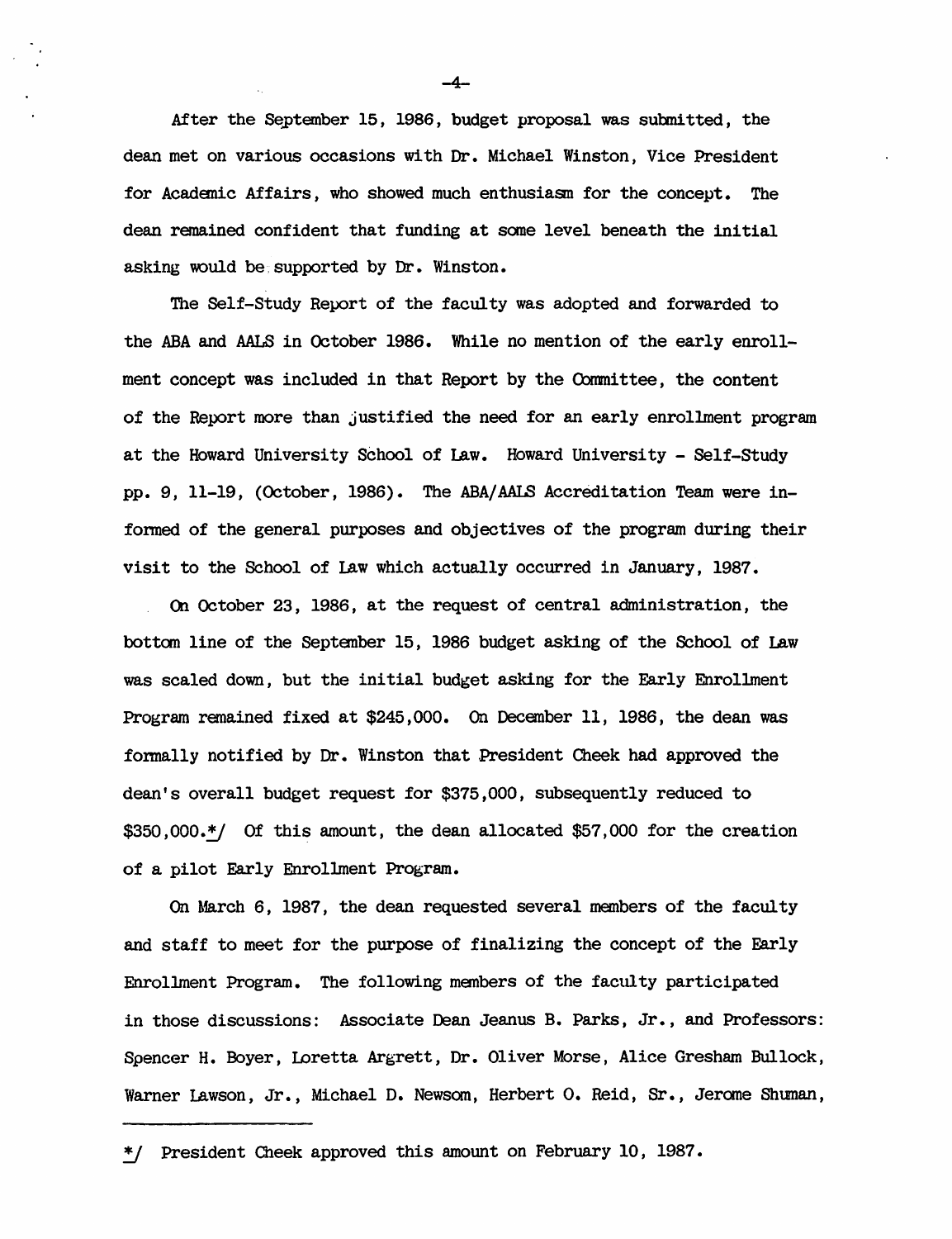Madelyn Squire, Harold Washington and Mr. John Vartoukian, Director, Communication Skills Program.

The Committee met again on March 27, 1987<sup>\*</sup>/, ultimately adopting a broad outline for the curriculum of the Early Enrollment Program principally drafted by Professor Emeritus, Dr. Oliver Morse, and a suggested skills syllabus, principally drafted by Mr. John Vartoukian and Professor Harold R. Washington, Both of these proposed outlines are attached to this Report.

On Auril 2, 1987, Professor Gary H. Palm, a member of the American Bar Association Visitation Team, infonned· me that he would be returning to the School of Law on Thursday, April 9, 1987, for further review of the clinical programs and that he wished to discuss the Early Enrollment Program, also.

candidates for the Early Enrollment Program this year will be drawn from those admitted to the School of Law, whom the Admissions Committee believes would benefit from such a Program.

Next year, a conditional admittance program may be instituted during which a student may be denied admission to the School of Law if after completion of the Early Enrollment Program it is determined that the enrollee demonstrates marginal ability for the study of law.

Upon receiving from the Admissions and Financial Aid Committee the names of ten students who are to participate in the Early Enrollment Program, the dean or his designate will notify the students regarding the particulars of the Program.

Each of the ten students will receive \$4,700, of which seven hundred dollars will be used to pay for housing and eating expenses during a four

-5-

*<sup>\*1</sup>* During that meeting Professor Loretta Oollins Argrett reported her discussions with Nadia Fam, the Educational Specialist at the Howard University Medical School regarding its early enrollment program.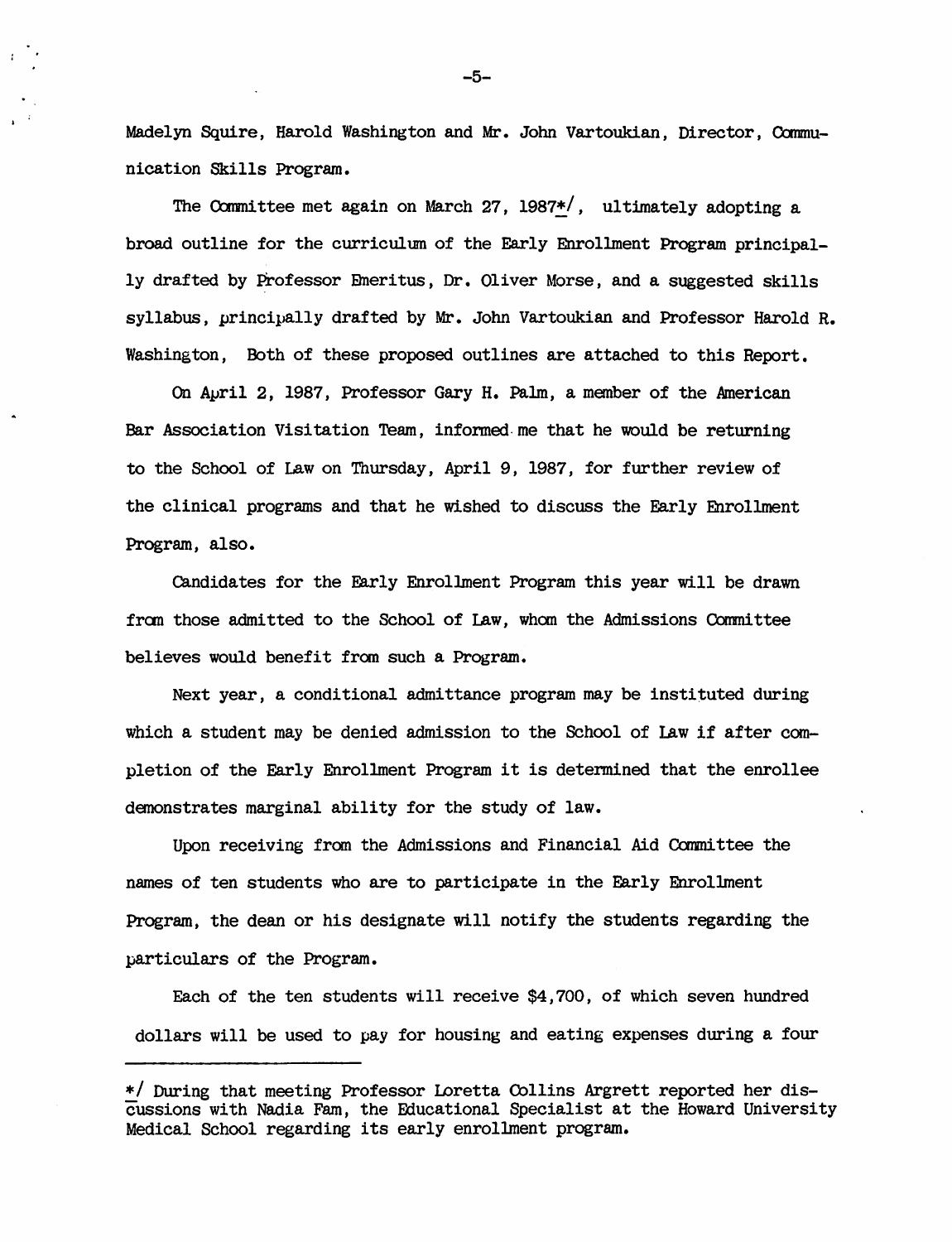to five week program. The remaining four thousand dollars will be available towards the student's tuition. Whether less than \$4,000 will be applied to tuition has not been fully worked out because the living costs have not been finally negotiated as yet.

Nothing is left to be done except the appointment of the faculty advisor(s)\*/ for the curriculum development of the Program, the establishment of a starting date and the notification of the students.

1. Clay Smith. L.

Dean

JCSjr:mt Attachments

*<sup>\*1</sup>* Two faculty stipends at \$3,500 were approved. Three thousand dollars (\$3,000) have been allocated for supplies, and \$7,000 has been allocated for the housing of the students.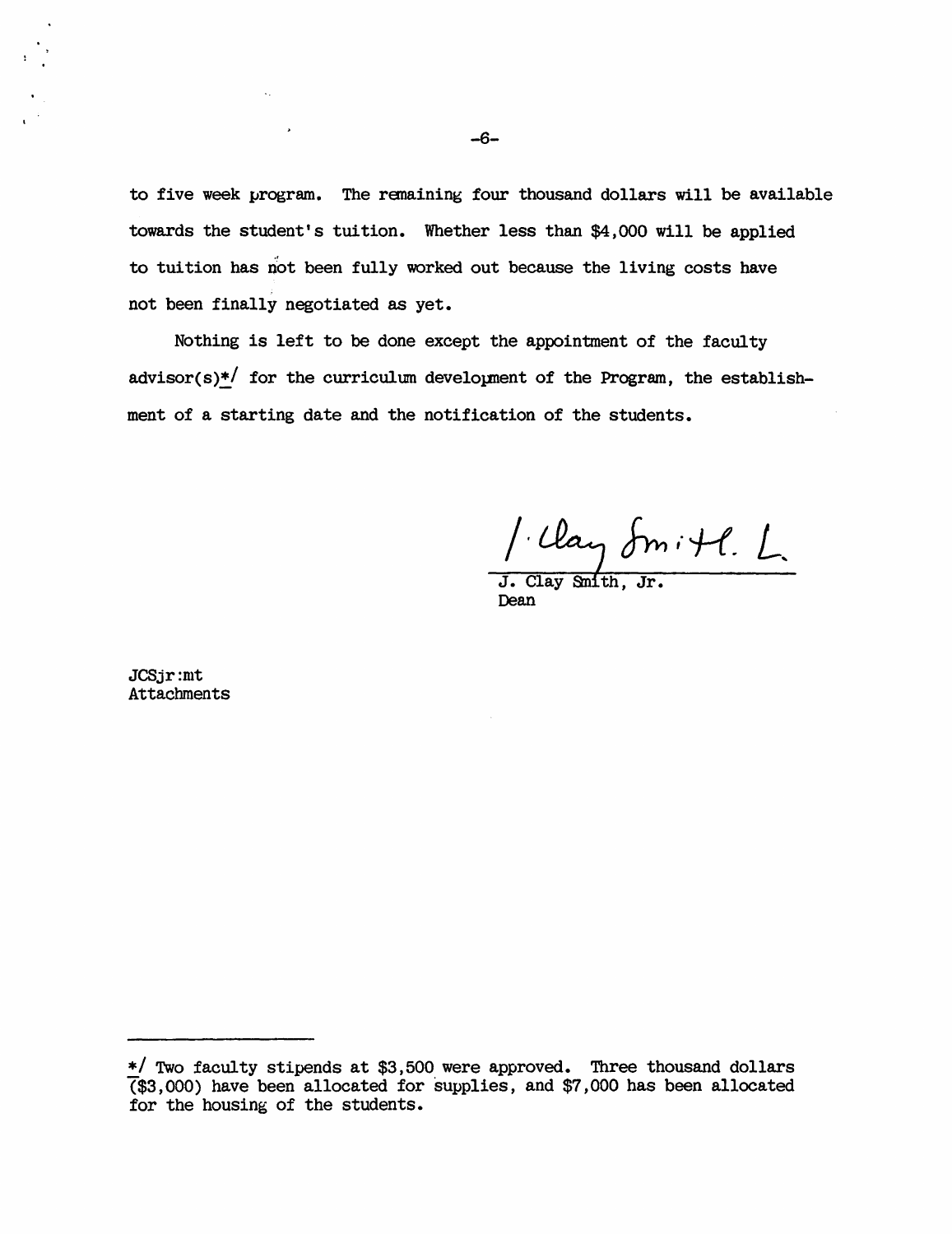#### OUTLINE

### Curriculum Proposal for "Early Start" Program

#### Preliminaries

The curriculum of the "Early Start" Program should be designed to achieve the following objectives:

I. To infonn and teach the students what skills and attributes are necessary to master the discipline of the study of law.

- A. Reading, Analysis (lots of reading)
	- 1. reading in context
	- 2. understanding what was read
	- 3. reading and cross-reference reading for understanding
- B. Writing (lots of writing)
	- 1. transposing what has been read and understood into writing
	- 2. proper sentence structure and chronology
	- 3. taking, reviewing, editing and rewriting notes, (class or otherwise)
	- 4. briefing cases
	- 5. writing for examinations and to be understood by others
- c. Dedication and Concentration
	- 1. daily preparation for class
	- 2. constant periodic review and study of previously learned materials
		- a. proper management of time
		- b. use of law library
		- c. avoidance of social distractions
	- 4. participation in Study Groups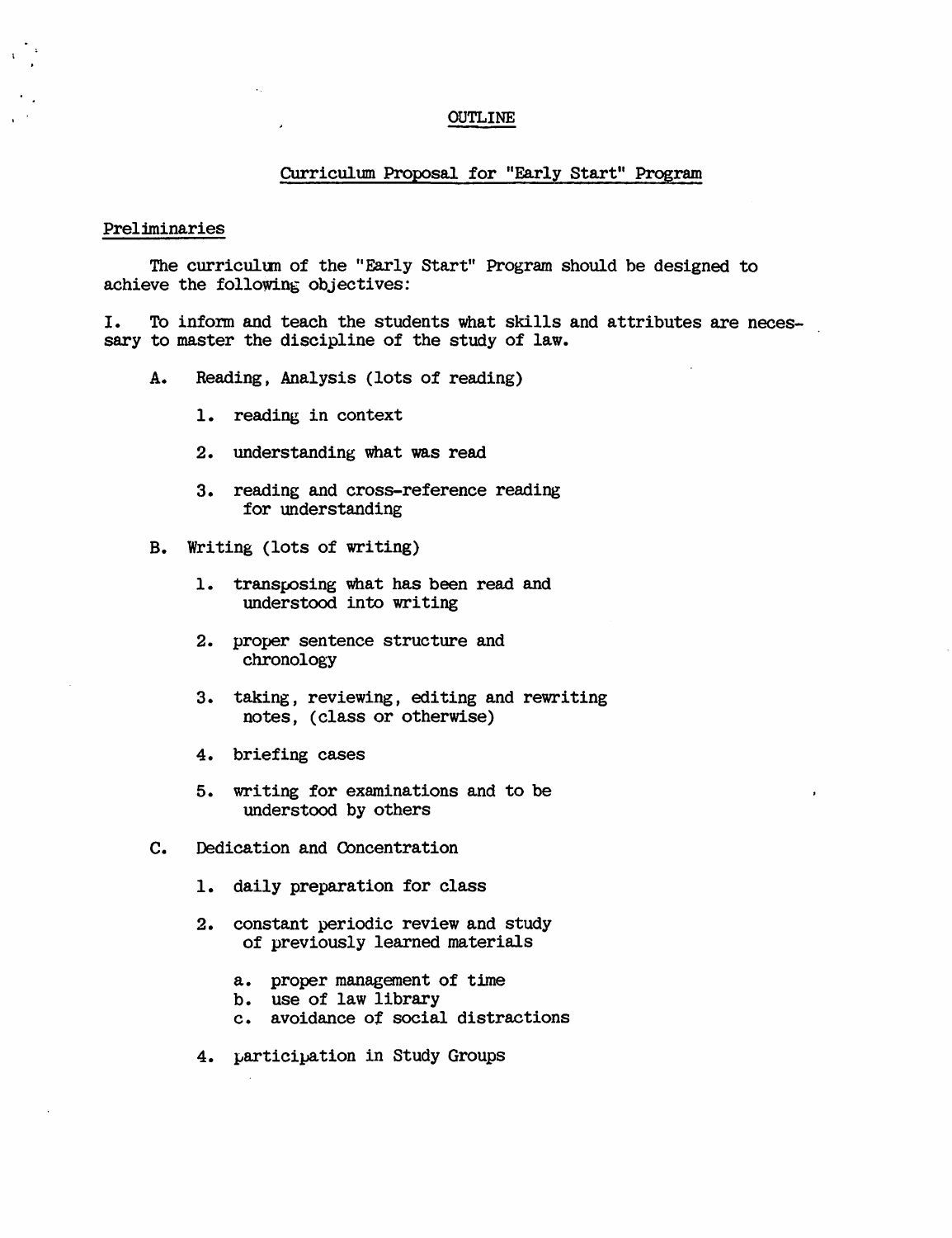II. To explain and eliminate some of the mystery which the study of law usually presents to the notiviate law student, such as:

A. Legal System and Mystique

 $\mathbf{C}$ 

- 1. Role of Judges
	- a. Judge -- made law -- evolution and development of Common Law
	- b. interpreters of legislation
	- c. dispute resolution function
- 2. Legislation and Oonstitutions a. Distinctions between prohibitions and directions
- B. Policy and other influences in the creation and evolution of laws and legal principles
	- 1. historical
	- 2. socio-economic (like Doctrine of Respondeat Superior)
	- 3. ethnic (affirmative action)
	- 4. philosophic influences

III. To provide the students with an opportunity to develop same capability to master the study of law such as:

- A. The discerning and development of reading skills
- B. Understanding what was read and the ability to analyze it
- c. Learning how to transpose ideas, concepts and thought processes into writing
- D. Attaining and maintaining good study habits "right from the start"
- E. Learning how to manage time to accarmodate good study habits

IV. Daily Personal Supervision and a One-on-one Training to Insure That Every Student is Receiving Optimum Fducational Benefit and Opportunity Of the Program.

V. To instill and encourage some self-confidence in the students' ability to cope with the academic challenges ahead.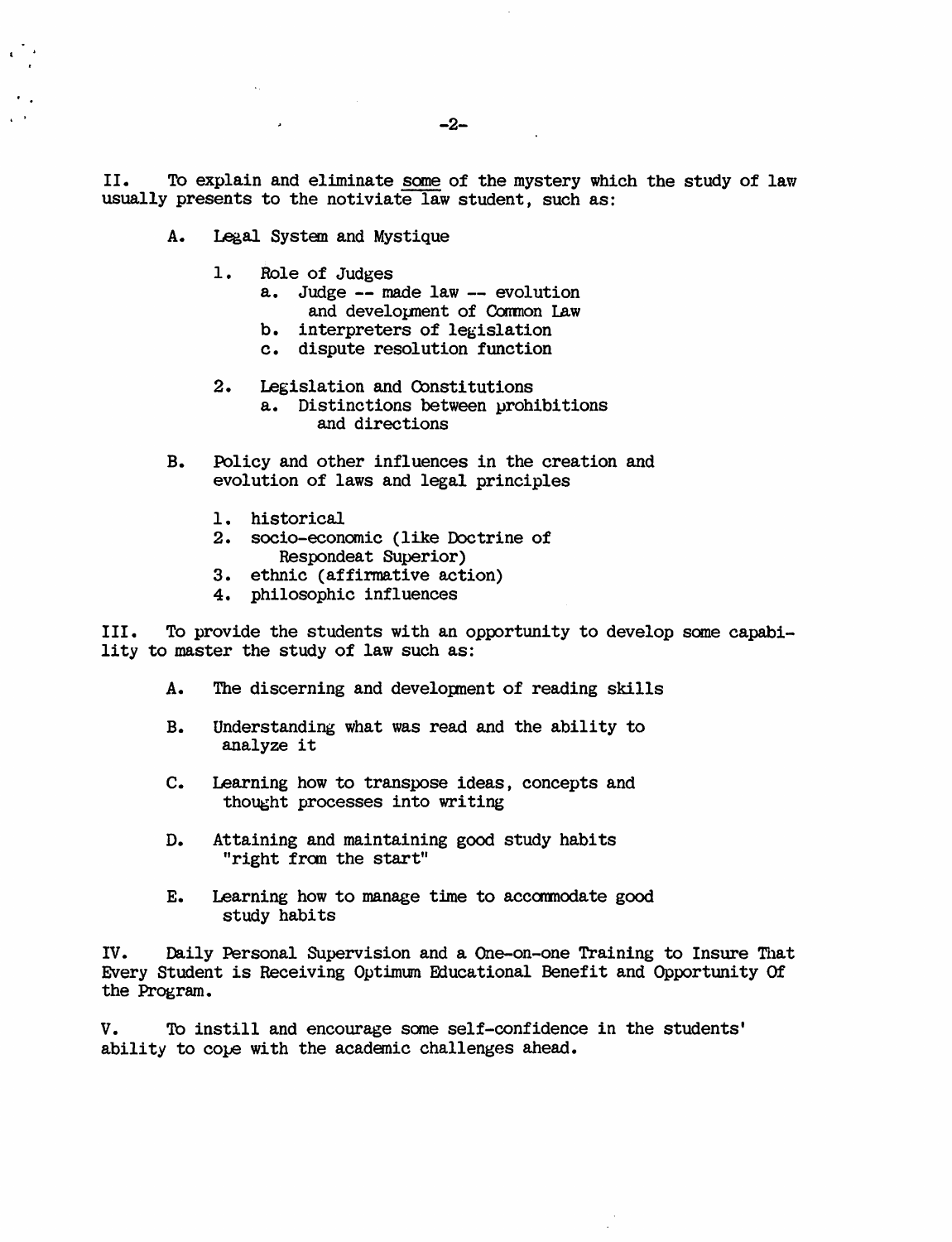#### **Curriculum**

Seaningly, the "Early Start" Program, which is somewhat similar to the "CLEO" or "Head Start" educational programs of the past, should be conceived of as transitional. The idea is to afford some special training and adjustment opportunity to those students whose academic record predict the need for such academic assistance. In other words, the program would "bridge the gap" between what was or was not learned in undergraduate school and what is academically prerequisite and necessary for the successful study of the law. If the students of this program can be initially exposed and indoctrinated as to those academic necessaries, especially those whose academic records indicate or predict deficiencies in the requisite academic skills, then their chances for success became more viable.

The "Early Start" Program cannot be a panacea for all of the institutional and educational failures and infirmities of a student's previous sixteen years of education. Moreover , five weeks is not enough time to overcome the flaws of extended previous training. At best, the Program can point the way, focus the efforts and energies of its students, and give them same idea as to what the study of law is all about and what it requires as a professional educational discipline. This is why the Program must be considered as transitional and it must include some aspects of preliminary orientation.

# I. Reading, Writing and Analysis

Reading, Writing and Analysis should be the main focus of the Program and pervasive in every aspect thereof. Experience has taught us that it is the failure of these skills that plague our students the most. Since we are

· . -3-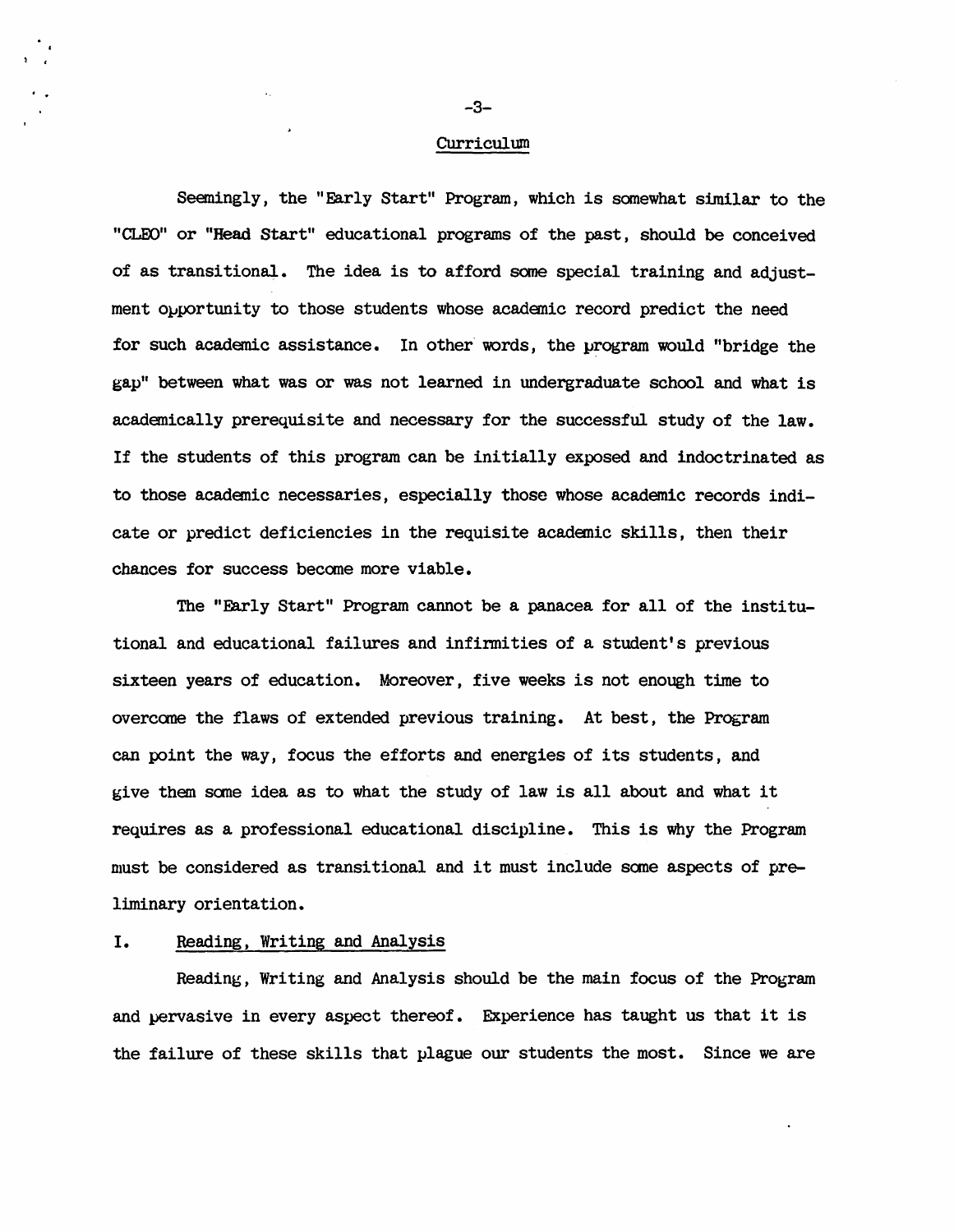a law school and not a college or high school, it is academically and politically imperative that the reading, writing and analysis practice be perfonmed in a legal context, involving simple legal materials and approaches. It would be embarrassing for our admissions process and our educational program if it is discerned that we are merely teaching college graduates to read and write. It is essential and imperative that the Reading, Writing and Analysis endeavor of the Program be presented and taught in the context of legal sub $j$ ects and topics, using fact patterns therefrom as points of departure.

## II. Orientation

As suggested above, some preliminary effort should be made to orient and acquaint the students on the "whats", "whys" and "wherefores" of the law, and what is essential to its successful study.

## III. Subject Matter Vehicles

 $\ddotsc$ 

The courses which should best serve as vehicles for the Reading, Writing and Analysis experiences are Agency and Torts.

A. Agency is a subject which deals primarily with who is liable and not the fact of liability. In that respect, the problems presented should be less complex to handle. Procedural posture is often the key in determining who is liable and this affords the students same opportunity to understand and recognize the importance of procedural posture. Moreover, in the more elemental aspects of Agency, the fact situations can be easily recognized as wi thin the realm of experience of most of us. The association of facts with our own experiences, personal or vicarious, makes the effort to understand them more interesting and palliative. As has been suggested

-4-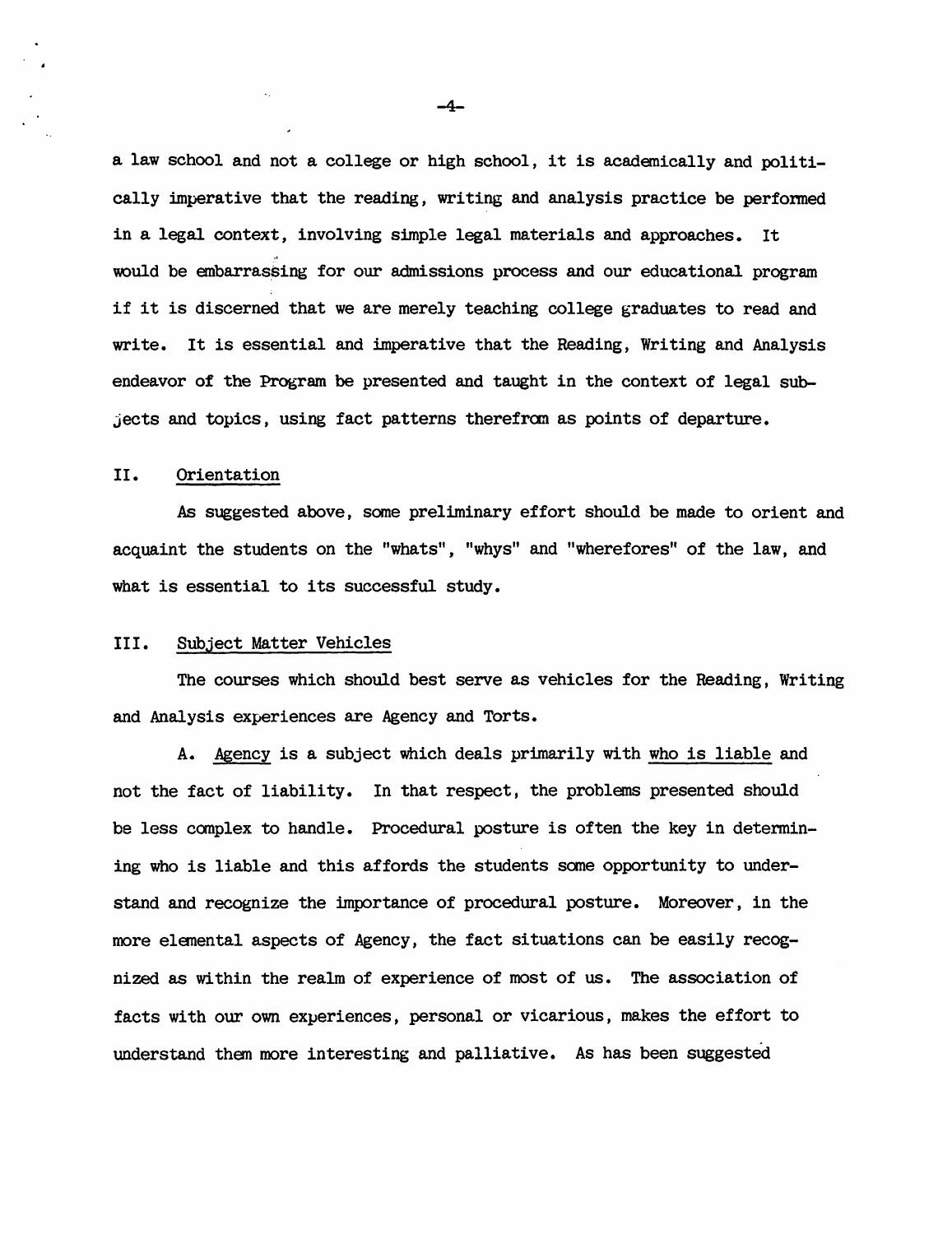above, only those less complex and uninvolved cases with modern and commonplace fact patterns should be used in the writing experiences so as to capture and maintain the students' interests at optimun, and to encourage their constant and sustained participation in the Program.

B. Torts is also a subject which embraces fact situations which are within the realm of experiences of most people. As previously stated, the association of facts with our own experiences, perpsonal or vicarious, renders the effort to understand them more interesting. Also, for reasons previously stated, only those less canplex and uninvolved cases with modern and contemporary fact patterns should be used in the writing experience.

Submitted by:

Oliver Morse 98 Delford Avenue Silver Spring, Maryland 20904

Dated: March 27, 1987

 $\mathbf{L}$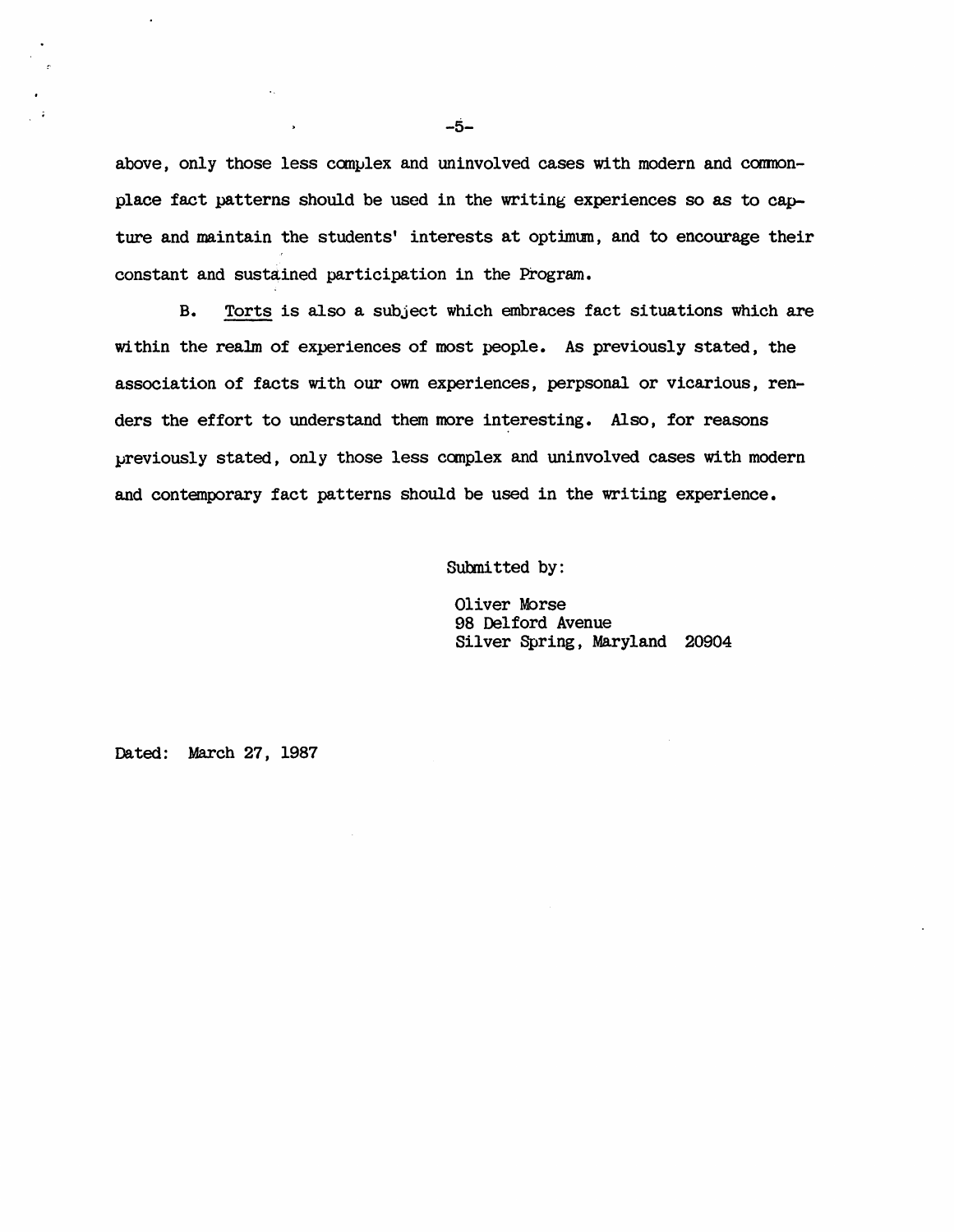

# HOWARD UNIVERSITY

2900 VAN NESS STREET, N.W. WASHINGTON, D.C. 20008 FOUNDED BY CENERAL O. 0 HOWARD

March 26, 1987

# MEMORANDUM<sup>®</sup>

- TO: The Dean and The "Early Bird" Committee
- FROM: H.R Washington and J. Vartoukian
- RE: Suggested Skills Syllabus Outline, "Early Bird Program"
	- I. Diagnostic Tests (One Session).
		- A. Nelson-Denny Reading Test
			- 1. 100 questions in Reading Comprehension.
			- 2. Test is standardized.
			- 3. Test will pennit some type of "objective" ranking.
		- B. Essay Questions with legal overtones (for inerest).
		- C. LSAT writing sample (alternative to above essay question).
			- 1. Writing sample may not be best diagnostic tool.
			- 2. Students perceive that writing sample is not base of admission, consequently may not perform up to their best standard.
	- II. Note-Taking (At least one session).
		- A. Note-taking from reading materials.
		- B. Note-taking from lectures.
			- 1. Pre-lecture questions.
			- 2. Unique terminology.
			- 3. Abbreviations of legal tenns.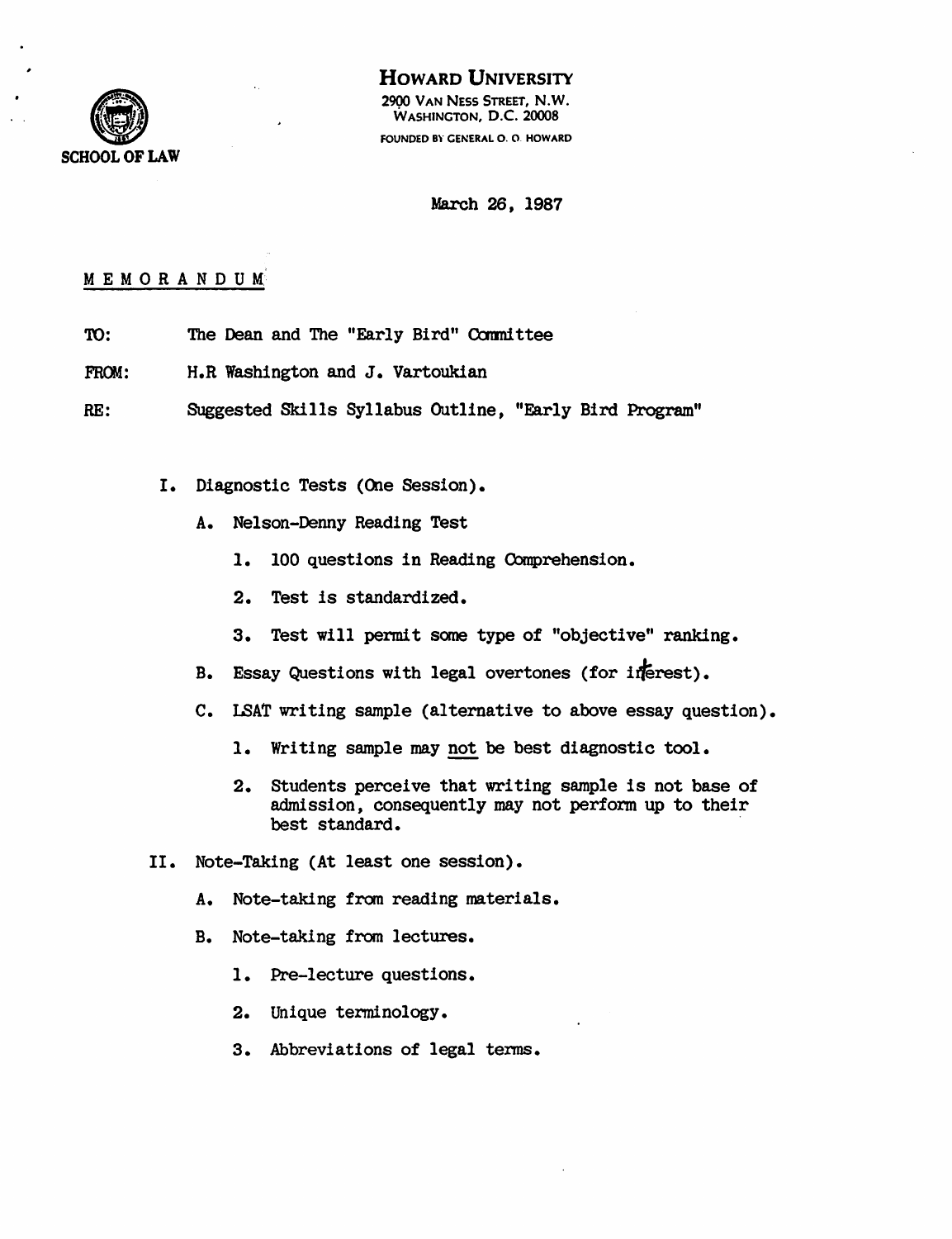4. Coordinatively lecture notes with text notes.

5.. Organization of notes.

c. Case Briefing.

 $\ddot{\bullet}$ 

- III. Issue Formulation (At least two sessions).
	- A. Spotting Operative Facts.
	- B. Focus of the controversy
	- C. Framing the issue.
		- 1. Law applied to the key facts
		- 2. lAnguge of the issue.
- IV. Instructional Reading. (At least four sessions).
	- A. Mayfield's Reading Skills for Law Students.
		- 1. Series of fairly short opinions.
		- 2. Each case is accompanied by ten short answer questions.
	- B. Discussion based on questions would not turn only on legal principles involved. Discussion would track:
		- 1. Case vocabulary;
		- 2. Narrative of the case;
		- 3. Logicial principles utilized by the court;
		- 4. Syllogistic process.
- V. Writing Exercises (At least four sessions).
	- A. Writing of an essay on a non-legal subject, but involving fundamental fact analysis.
		- 1. Students will be asked to write a memorandum directed toward a specific problem.
		- 2. Students will be given a list of 25 to 30 facts, some relevant, some irrelevant.
		- 3. Students will sort through the fact list in order to write the memo addressing the problem.